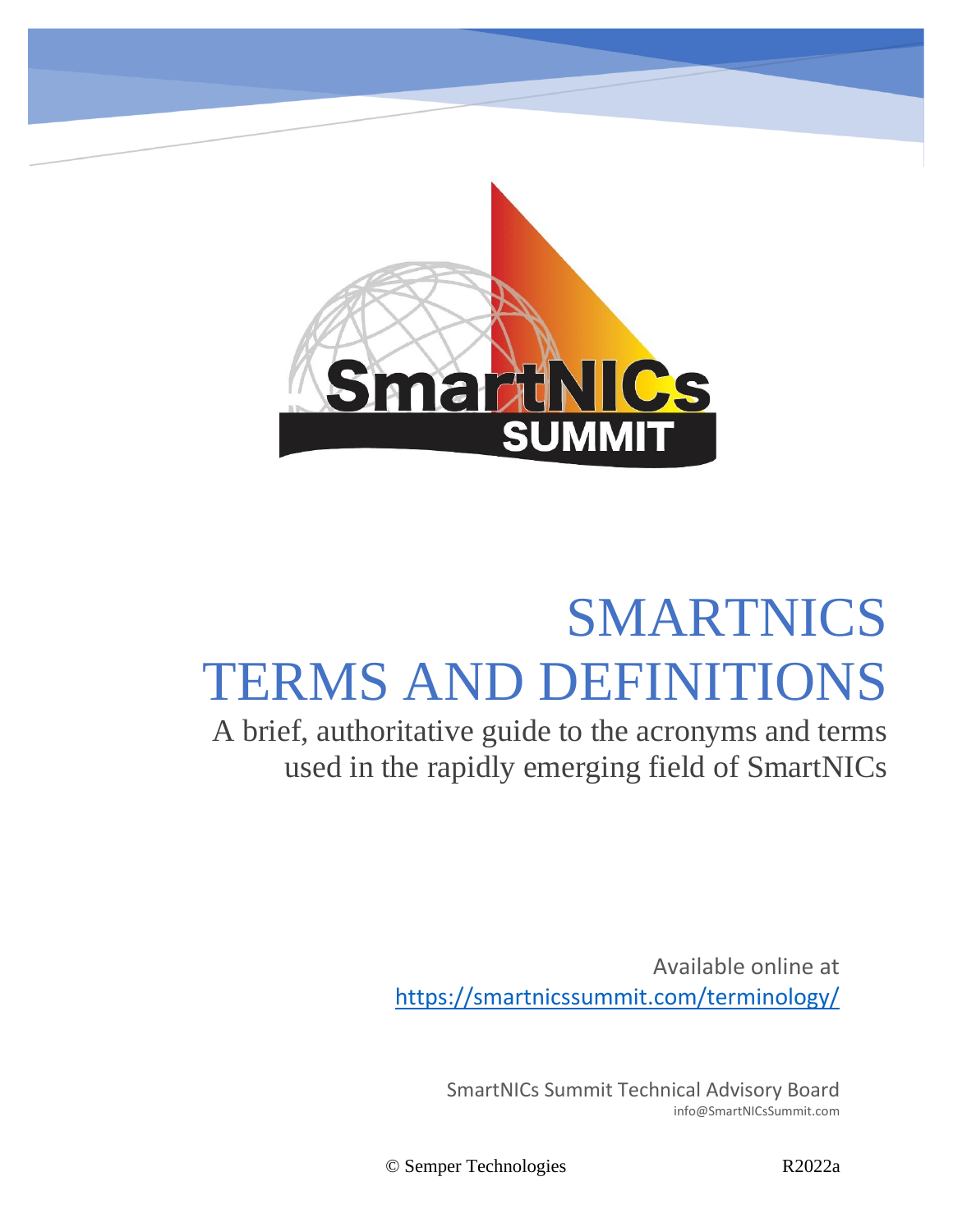## **SmartNIC Definitions**

A **SmartNIC** is a generic term for a programmable accelerator that makes data center networking, security and storage efficient and flexible. It is a NIC that has its own local processing power enabling it to perform tasks independently of the Host CPU. Typical tasks include packet processing, cybersecurity, video processing, and other data processing and analytics. They often consist of a general purpose processor cores, possibly in combination with an FPGA, application-specific or programmable processors, or a special-purpose logic.

## **Hardware Terminology - Processors**

**APU** (Accelerated Processing Unit) is a single device designed to have both integrated CPU and GPU functionalities within one package. APUs combine the CPU and GPU onto a single chip to form a combined processing unit that reduces space and cost.

**Bare-metal** – refers to a form of cloud services in which the user rents a physical machine from a provider that is not shared with any other tenants. Traditional cloud computing models are based on virtual machines, bare metal servers do not come with a hypervisor preinstalled. This environment gives the tenant complete control over their server infrastructure.

**DPU** (Data Processing Unit) is a single ASIC containing an industry-standard CPU with a network interface capable of parsing, processing and transferring data at line rate. It usually also has a set of programmable acceleration engines that offload and improve performance for applications such as AI/ML, security, telecommunications and storage.

**FPGA** (Field-Programmable Gate Array) is an integrated circuit designed to be configured by a designer or user after manufacturing – hence the term field-programmable. The FPGA configuration is generally specified using a hardware description language (HDL), similar to that used when designing an application-specific integrated circuit (ASIC). Some SmartNIC designs use them for configurable special-purpose accelerators.

**GPU** (graphics processing unit) – a programmable device specially designed to implement graphical functions such as high-speed rendering, also used in other mathematically intensive applications such as simulation, high-performance computing, image processing, military/defense systems, computational physics, and financial analytics.

**IPU (**Infrastructure Processing Unit is an advanced networking device with hardened accelerators and Ethernet connectivity that accelerates and manages infrastructure functions using tightly coupled, dedicated, programmable cores.  An IPU offers full infrastructure offload and provides an extra layer of security by serving as a control point of the host for running infrastructure applications.   

**xPU** (*generic* Processing Unit) is a generic term that describes a class of processing for SmartNICs that may include (but not limited to), CPU, GPU, APU, IPU, DPU, etc. It encompasses both general-

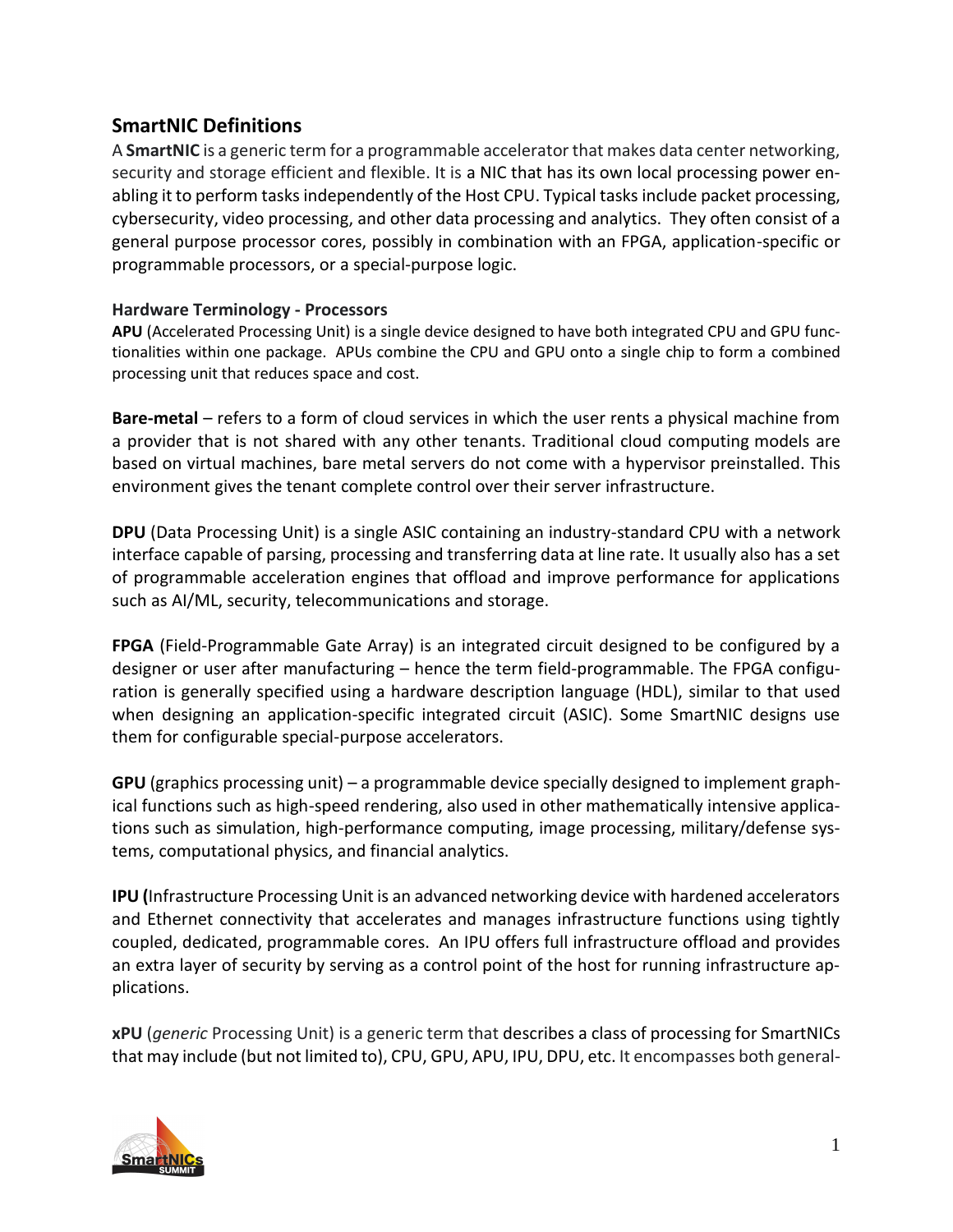and specific-purpose processors that are separate from host processors and/or switching/storage processors, regardless of the applied function or use case. It is also the SNIA-approved term for processors of this type.

## **Software/Network Frameworks Terminology**

**Container** – a combination of program code with everything needed to run it, typically including a runtime package, system tools, system libraries, and settings. Containers decouple applications from the underlying host infrastructure, allowing for easy deployment on different clouds and operating system (OS) environments. However, containers do not contain an OS, yet require an OS to run.

**DOCA** (Data Center-on-a-Chip Architecture) is an SDK and a runtime environment for programming NVIDIA DPUs. The SDK provides industry-standard open APIs and frameworks, including Data Plane Development Kit (DPDK) for networking and security and the Storage Performance Development Kit (SPDK) for storage. The frameworks simplify application offload with integrated acceleration packages.

**eBPF** (extended Berkeley Packet Filter) is a Linux kernel technology that allows programs to run within the kernel without requiring changes in the kernel source code or adding modules. It provides direct access to kernel facilities for new capabilities or programs that must run at higher speed than is available through standard kernel calls from the user space.

**Fabric** – A method of network and transport inter-connectivity that aggregates the control plane for each node. In this manner, each node participates and contributes to the holistic operation and establishes inter-dependencies for operation. A fabric may be built from several different transport networks.

**Kubernetes** (pronounced "koo·br·**neh**·teez") - an open-source container-management system for automating application deployment. It was originally designed by Google and is now maintained by the Cloud Native Computing Foundation (CNCF).

**Micro-services** – a set of programs, or an architectural model that uses a set of programs, that perform basic system tasks that are usually very low-level, loosely coupled, and independently deployable. Micro-services are designed to be highly maintainable and testable, and organized around business capabilities.

**Network Function Virtualization** (NFV) – a method for implementing network services, such as routers, firewalls, and load balancers, as tasks that can be run on any compute platform in a network. Operations can thus be performed on Commercial-off-the-shelf (COTS) servers, rather than proprietary hardware. NFV is the platform virtualization, while SDN is the network virtualization.

**Network Operating System** (NOS) – an operating system designed specifically for networked computers that contain a variety of elements and allow access from multiple points, sharing of